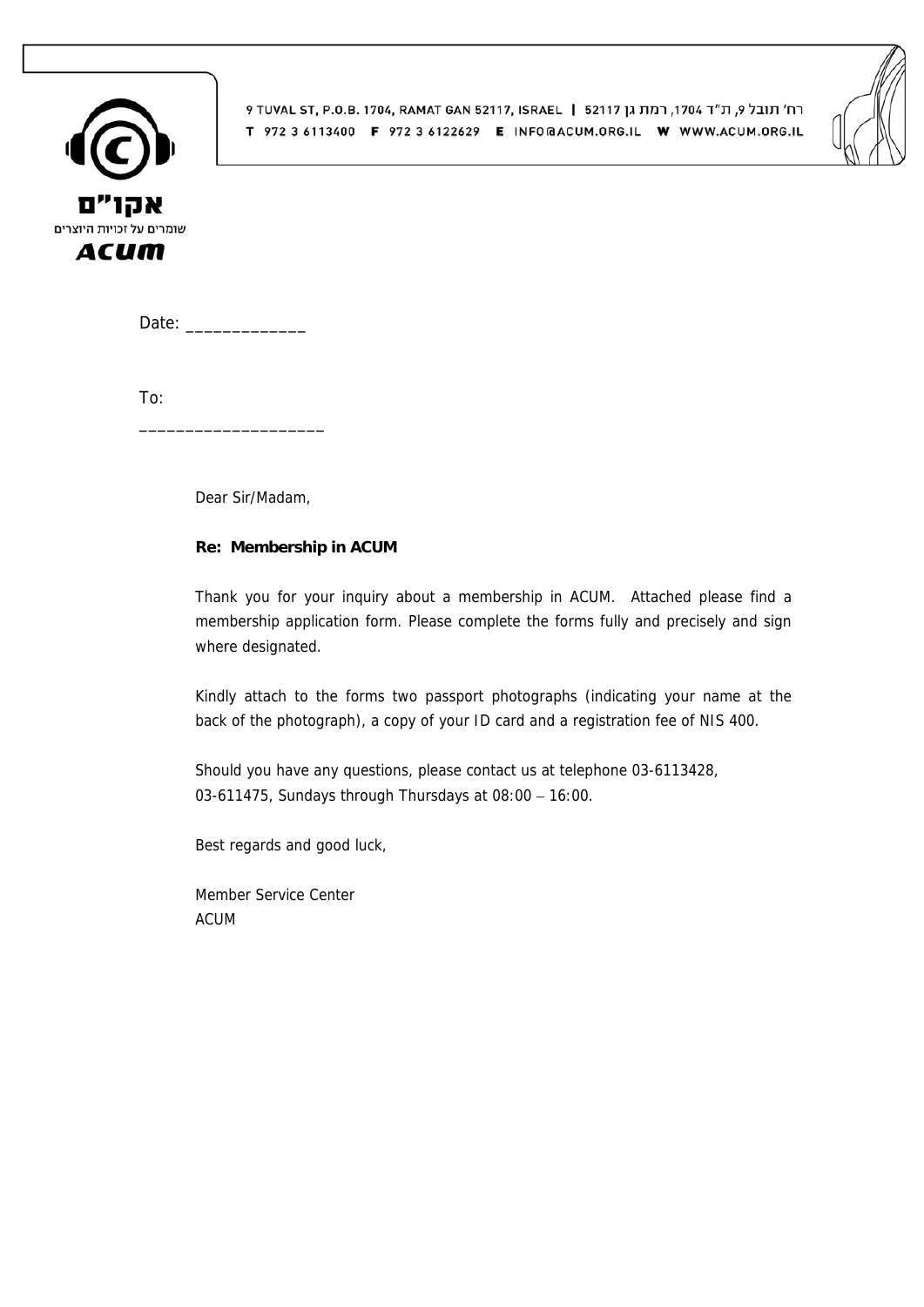



# ACUM Ltd. **Photograph**

## **MEMBERSHIP APPLICATION**

| ID:      |                                                     | - 1 | (Please fill in 9 digits including control digit)                                                                                                                                                                                                                                                                                                                                                                                                                                                                                                        |
|----------|-----------------------------------------------------|-----|----------------------------------------------------------------------------------------------------------------------------------------------------------------------------------------------------------------------------------------------------------------------------------------------------------------------------------------------------------------------------------------------------------------------------------------------------------------------------------------------------------------------------------------------------------|
|          |                                                     |     | Date of birth: ____/___/___/___Country of birth: ____________Year of immigration: _____                                                                                                                                                                                                                                                                                                                                                                                                                                                                  |
|          | Telephone at home:<br>Mobile phone:                 |     | At work:<br>$k:$ $\begin{array}{ c c c c }\hline \rule{0pt}{1ex}\rule{0pt}{1ex}\rule{0pt}{1ex}\rule{0pt}{1ex}\rule{0pt}{1ex}\rule{0pt}{1ex}\rule{0pt}{1ex}\rule{0pt}{1ex}\rule{0pt}{1ex}\rule{0pt}{1ex}\rule{0pt}{1ex}\rule{0pt}{1ex}\rule{0pt}{1ex}\rule{0pt}{1ex}\rule{0pt}{1ex}\rule{0pt}{1ex}\rule{0pt}{1ex}\rule{0pt}{1ex}\rule{0pt}{1ex}\rule{0pt}{1ex}\rule{0pt}{1ex}\rule{0pt}{1ex}\rule{0pt}{1ex}\rule{0pt}{1ex}\rule{0pt}{$<br>$ $ Fax:<br>Address: _______________________City/Town: ________________________________Zip Code: ______________ |
|          |                                                     |     |                                                                                                                                                                                                                                                                                                                                                                                                                                                                                                                                                          |
|          |                                                     |     | Name of agent/representative: _________________________telephone: _______________                                                                                                                                                                                                                                                                                                                                                                                                                                                                        |
| Writing: |                                                     |     | Membership in other copyrights society? No / yes ; name of society: _____________<br>Field of occupation: Author-songwriter/composer/ songwriter and composer (circle relevant field)<br>Main creative field: (It is preferable to circle one field, but not more than two)<br><b>Composing:</b> * Pop music * Concert music * Jazz * Musical arrangement * Other _______<br>* Popular songs * Scripts * Poetry * Adult literature * Children's literature<br>* Skits / stand-up comedy * Commercials * Translation * Other _________                    |
|          | My bank account details for transferring royalties: |     |                                                                                                                                                                                                                                                                                                                                                                                                                                                                                                                                                          |
|          |                                                     |     |                                                                                                                                                                                                                                                                                                                                                                                                                                                                                                                                                          |
|          |                                                     |     |                                                                                                                                                                                                                                                                                                                                                                                                                                                                                                                                                          |
|          |                                                     |     | I, the undersigned, hereby request to be accepted as a member in your company. Should I be<br>accepted by ACUM, I undertake to comply with the Company's regulations, the resolutions and<br>directives of the general meeting and the resolutions of the management and board of directors of<br>your society. I declare that the details provided above are complete, correct and accurate.                                                                                                                                                            |
|          |                                                     |     |                                                                                                                                                                                                                                                                                                                                                                                                                                                                                                                                                          |
| 15231    |                                                     |     | For office use: □ Membership fees received □ Two photographs received                                                                                                                                                                                                                                                                                                                                                                                                                                                                                    |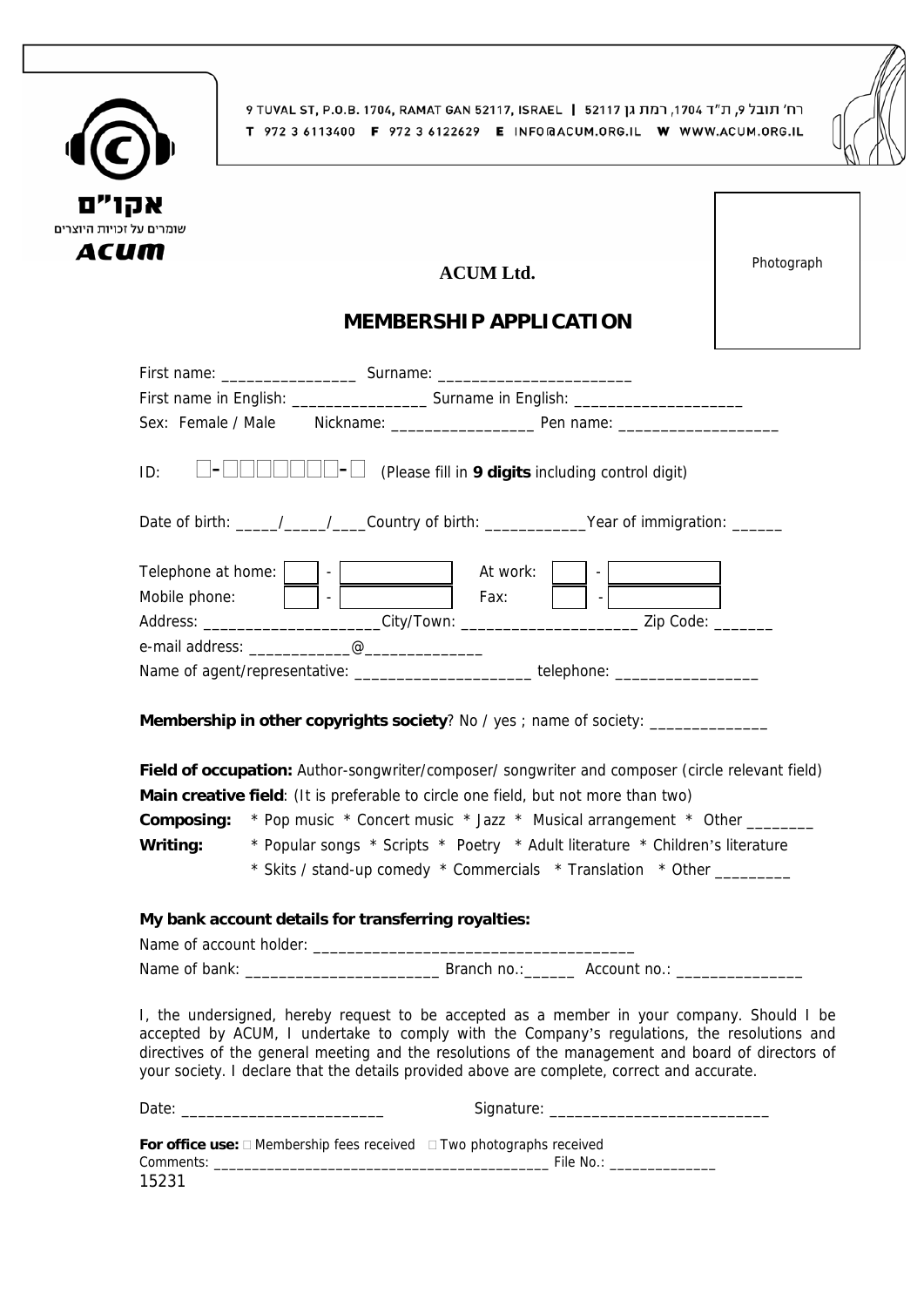#### ACUM LIMITED

#### Deed of Assignment

Details of the Assignor:

First Name:

Surname:

Identity Card No.:

Address:

1. I, the undersigned, a shareholder in Acum, do hereby assign to Acum Limited, a society of composers, authors and music publishers in Israel (herein: "Acum"), in consideration of all the rights and services received and to be received by me from Acum, the following rights of the copyright in all my works, whether finished or unfinished, whether created in the past or to be created in the future, as a composer and/or as an author ("the Works"), except for the rights set out in Clause 2 herein.

The following are the rights assigned by me to Acum.

 (a) The right of public performance of the Works, i.e. the right to perform in public a musical or a literary work in Israel and in any other place in the world, by any means and in whatever manner.

 This right does not include stage performance of a dramatic work or a dramatic-musical work, whether in whole or in a substantial part, e.g. a show in a theatre or an opera or a musical.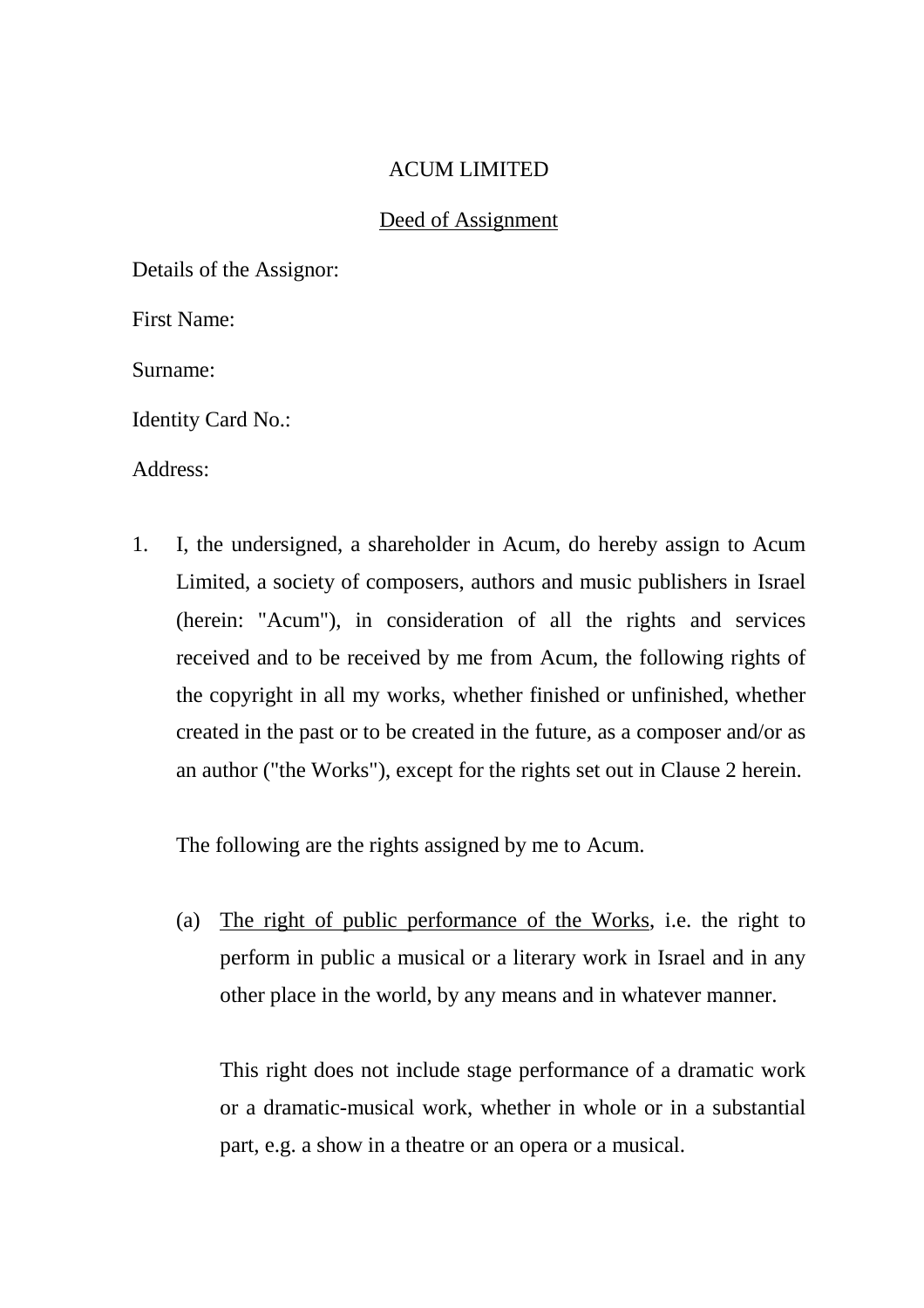- (b) The right of broadcasting of the Works, i.e. the right to broadcast a musical or a literary work, whether alone or together with an audio work or an audio-visual work, whether by land line, wireless, digitally or in any other manner.
- (c) The right of reproduction of the Works, i.e. the right to reproduce a musical or literary work by means known today or to be developed in the future, including the reproduction of sounds and pictures.
- (d) The right of synchronization of the Works, i.e. the right to reproduce a musical or a literary work in the sound track of an audio-visual work.

 This right does not include: the reproduction of a dramatic or a dramatic-musical work in whole or in a substantial part; the reproduction of a literary work adapted for a script; and the reproduction of an invited work authored especially for an audio-visual work.

- (e) The right of making the Works available to the public, i.e. the right to do an act in the Work, so that the public shall have access thereto in a place and at a time of their choosing.
- (f) The right of copying of the Works, i.e. the right to copy graphically in print, or by any other means, a musical or a literary work in its original form or after adaptation or editing.

 This right does not include: a Work which has not yet been printed and published, a copy of a whole novel or a whole play, a collection of works authored by the same author, a concert or an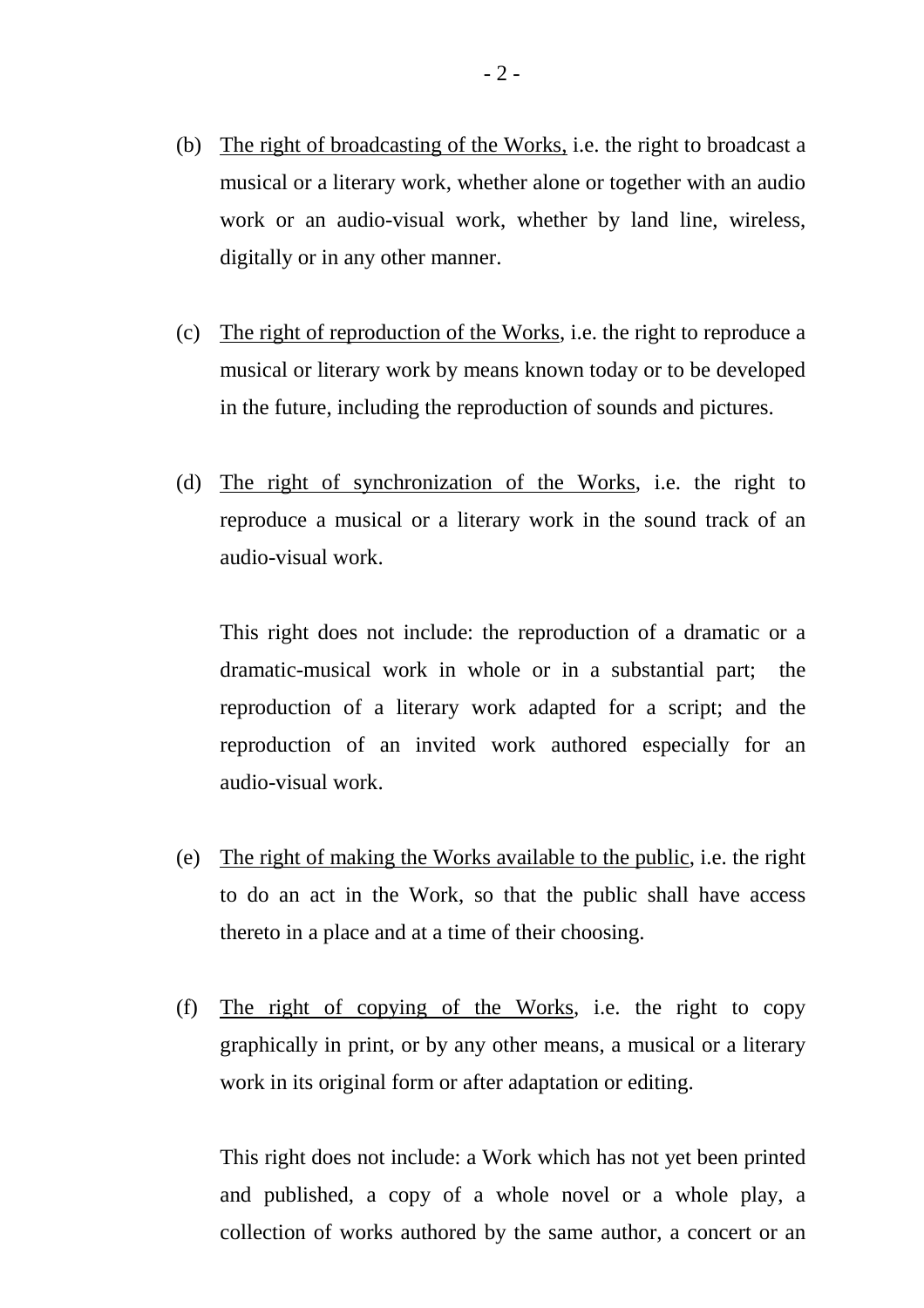opera in whole and a musical work which is not a song, whether with or without words.

- 2. The rights which I assign to Acum under Clause 1 above do not include the following rights:
	- (a) The right of translation and/or adaptation of a literary work. This right is reserved to the original author and therefore a translator or an adaptor must receive the consent of the author for translation or adaptation.
	- (b) The right of adaptation of a musical work. This right is reserved to the original author and the adaptor must therefore receive his consent before making an adaptation.
	- (c) The right to convert the work from one medium to another. This right is reserved to the original author and therefore his consent is necessary for any conversion of the work, e.g. converting a literary work into a play or a show.
	- (d) Any other right which has already been assigned by me to another or other persons prior to my execution of this assignment, as set out in the enclosed list.

## **I declare herewith that the enclosed list mentioned above is correct and complete.**

 **In the event that it is found that I assigned to another person any right in a Work prior to my signature on this Deed and as a result thereof, Acum shall have to pay to another person any**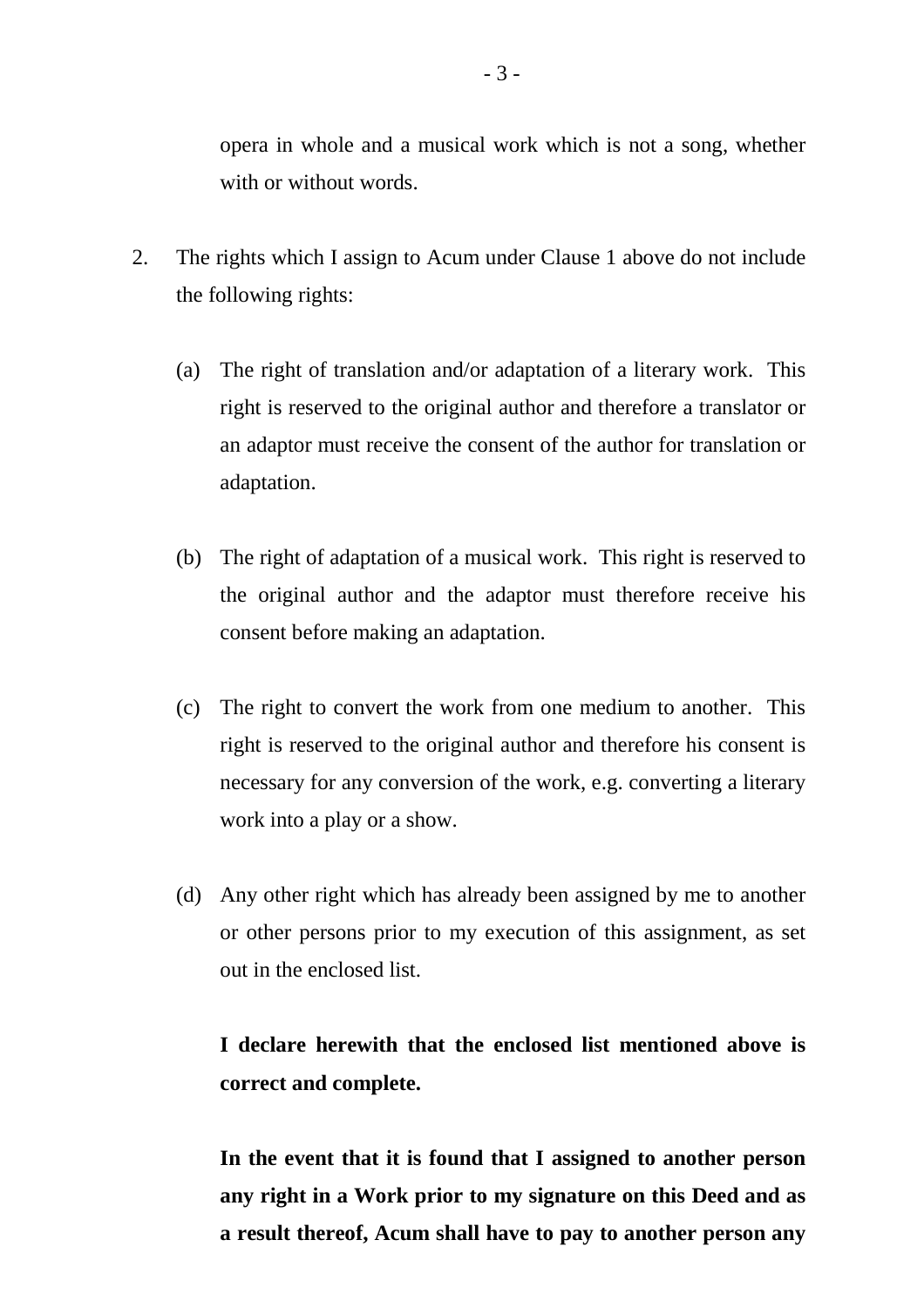## **amount of money, I do hereby undertake to refund to Acum immediately upon its demand any such amount.**

### **Retirement from Acum**

- 4. This Deed of Assignment shall cease to have effect as soon as my membership in Acum is terminated, subject to Acum's Articles of Association.
- 5. Notwithstanding the provision of Clause 4 above, all licenses granted by Acum to third parties in respect of the Works shall remain in force and valid until the end of the period for which such licenses were given.
- 6. Upon my death, my membership in Acum shall not terminate and my rights shall be transferred to whoever is chosen by my legal heirs, as appointed by a competent court. Until such heir is chosen, Acum shall be empowered to administer and enforce the rights assigned to it under this Deed, in order to ensure the rights of my estate.
- 7. This Deed does not derogate from any right assigned by myself to Acum under another Deed of Assignment or another document.

I do hereby acknowledge that I read this document in full and understood its contents.

# IN WITNESS WHEREOF I HAVE SIGNED HEREUNDER Date: Signature:

G100912-V001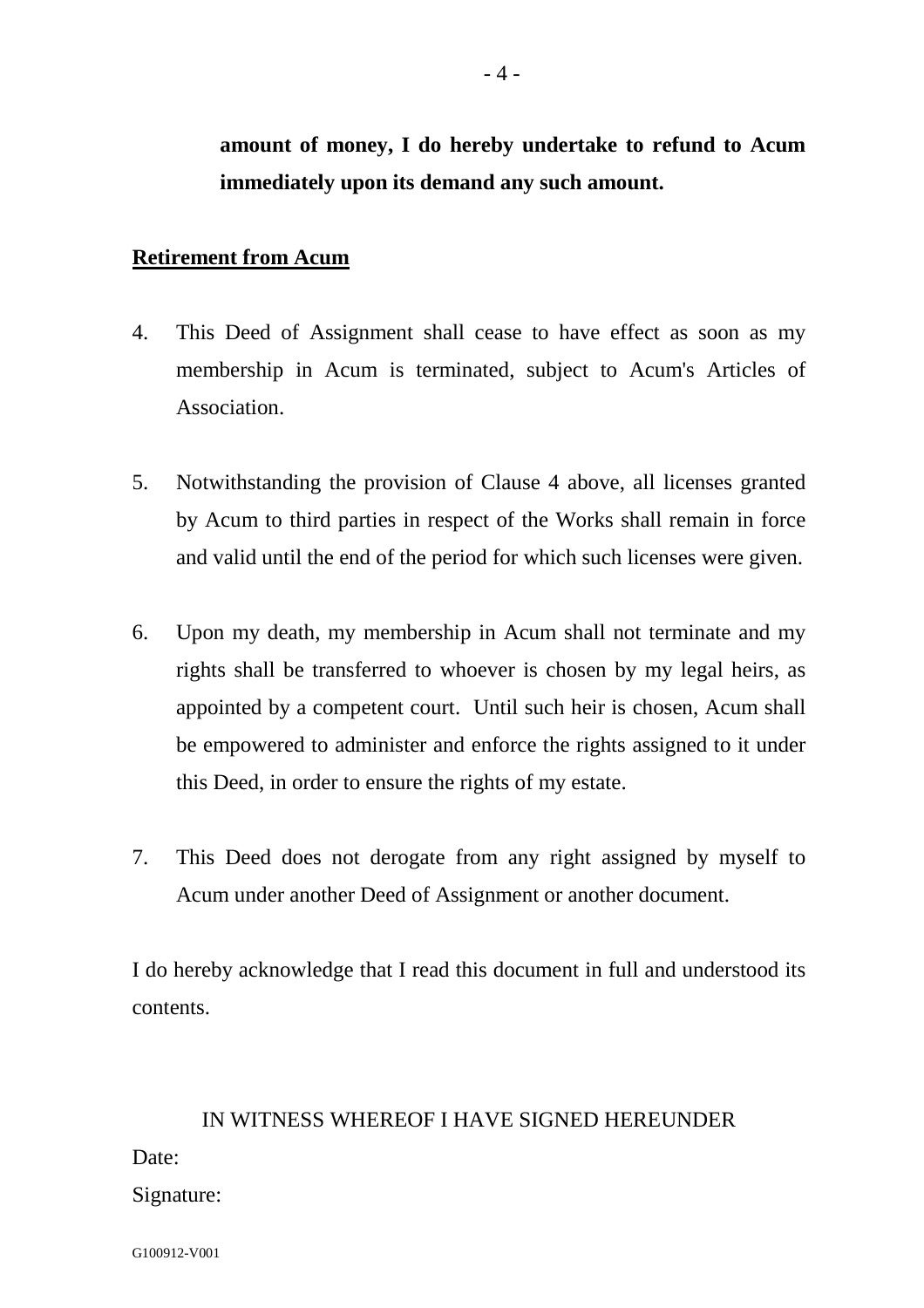To: Management of ACUM Ltd. POB 1704 Ramat Gan 52117 **DECLARATION FORM** 

I, the undersigned, hereby declare that I am the composer/ musical arranger/ author /adapter of the text/translator (delete the superfluous) of the works specified below:

|                  | Name of Work | Nature of<br>Work | No. of<br>instru- | No. of<br>min. of | Songwriter<br>(Composer) | Musical<br>Arranger | Writer of<br>Text | Arranger of<br>Text | Translator | Publisher | <b>DATES</b>           |                    |
|------------------|--------------|-------------------|-------------------|-------------------|--------------------------|---------------------|-------------------|---------------------|------------|-----------|------------------------|--------------------|
|                  |              |                   | ments             | per-<br>formance  |                          |                     | (Author)          |                     |            |           | Composition<br>of work | Publishing<br>date |
| $\overline{1}$   |              |                   |                   |                   |                          |                     |                   |                     |            |           |                        |                    |
| $\overline{2}$   |              |                   |                   |                   |                          |                     |                   |                     |            |           |                        |                    |
| $\mathbf{3}$     |              |                   |                   |                   |                          |                     |                   |                     |            |           |                        |                    |
| $\overline{4}$   |              |                   |                   |                   |                          |                     |                   |                     |            |           |                        |                    |
| $5\phantom{.0}$  |              |                   |                   |                   |                          |                     |                   |                     |            |           |                        |                    |
| 6                |              |                   |                   |                   |                          |                     |                   |                     |            |           |                        |                    |
| $\overline{7}$   |              |                   |                   |                   |                          |                     |                   |                     |            |           |                        |                    |
| $\boldsymbol{8}$ |              |                   |                   |                   |                          |                     |                   |                     |            |           |                        |                    |
| 9                |              |                   |                   |                   |                          |                     |                   |                     |            |           |                        |                    |
| 10               |              |                   |                   |                   |                          |                     |                   |                     |            |           |                        |                    |
| 11               |              |                   |                   |                   |                          |                     |                   |                     |            |           |                        |                    |
| 12               |              |                   |                   |                   |                          |                     |                   |                     |            |           |                        |                    |
| 13               |              |                   |                   |                   |                          |                     |                   |                     |            |           |                        |                    |
| 14               |              |                   |                   |                   |                          |                     |                   |                     |            |           |                        |                    |
| 15               |              |                   |                   |                   |                          |                     |                   |                     |            |           |                        |                    |

I hereby assign all my rights under the Deed of Assignment signed by me to ACUM, and this declaration is to be deemed a legal assignment for all respects and purposes, which shall retroactively apply from the date of the composition of the work.

Date \_\_\_\_\_\_\_\_\_\_\_\_\_\_\_\_\_\_ Signature \_\_\_\_\_\_\_\_\_\_\_\_\_\_\_\_\_\_\_\_